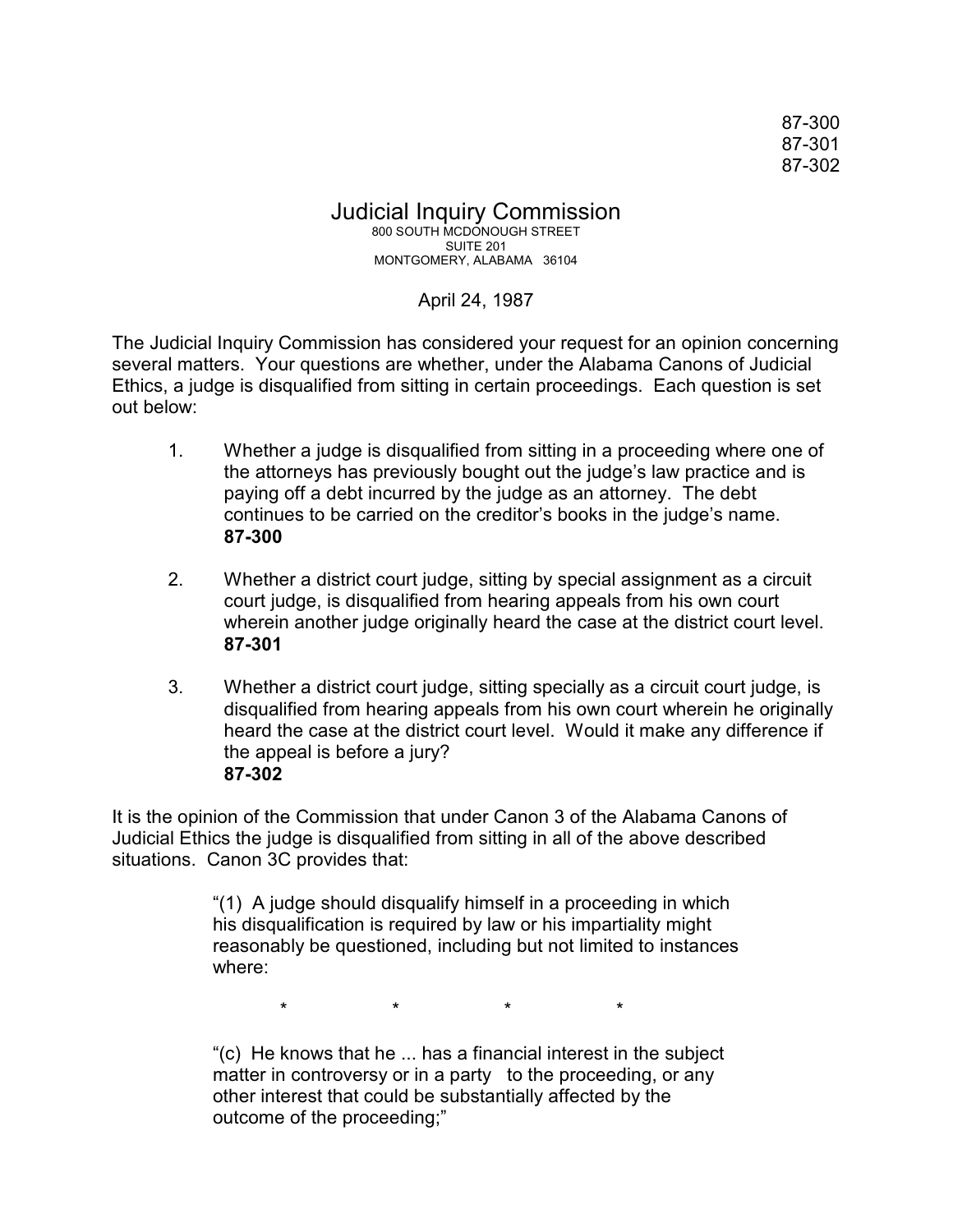97-300, 97-301 and 97-302 Page 2

The Commission has previously considered issues involving the application of this Canon where arrangements made for the dissolution of the judge's law practice include financial arrangements between the judge and certain attorneys that continue for a time after the judge assumes the bench. See Advisory Opinions 81-115 and 82-164. In these opinions the Commission found that financial indebtedness owed to a judge by an attorney or a party to a proceeding would cause a judge's disqualification in any proceeding involving that attorney or party. The primary reason for disqualification is obvious. If the litigant or attorney is indebted to the judge, then the judge has an interest in the financial success of the debtor. This would especially appear to be true where an indebtedness to the judge is being paid by the attorney making payments on a debt contracted by the judge. In other words, the judge is looking directly to the attorney to pay a debt contracted by the judge and carried on the creditor's books in the judge's name. If the debt is not paid by the attorney, the creditor will turn to the judge for payment. Therefore, the judge has a direct interest in the financial success of the attorney and an interest that could be affected by the outcome of the proceeding.

Your second and third questions ask whether a district court judge, sitting by special assignment as a circuit judge, can hear appeals from his own court. It is the opinion of the Commission that a district court judge sitting as a circuit judge is disqualified from hearing appeals from his own court. This is true regardless of whether or not the judge heard the original case in district court and whether the appeal to circuit court is to be tried by a jury. Our opinion is based not only on Canon 3C of the Alabama Canons of Judicial Ethics, but also on Canons 1 and 2. Canons 1 and 2 provide:

- Canon 1: "A Judge Should Uphold the Integrity and Independence of the Judiciary"
- Canon 2: "A Judge Should Avoid Impropriety and the Appearance of Impropriety in All His Activities"

Further, a litigant who appeals de novo to the circuit court is entitled to have his case heard by an impartial judge who has not previously ruled on either the factual or legal issues in the proceeding. An appeal by definition involves a review of matters previously decided. While an appeal de novo is in reality a new trial, it is a new trial primarily based on the same evidence. The litigant is entitled to a new judge who has not previously decided, or made up his mind, as to the matters being tried. Having the same judge hear the appeal would defeat this whole concept.

While these same principals may not at first glance seem to apply where the district judge now sitting as circuit judge did not actually hear the original district court case, the better practice under the Canons would require disqualification. Canon 2A requires that a judge conduct himself so that he: